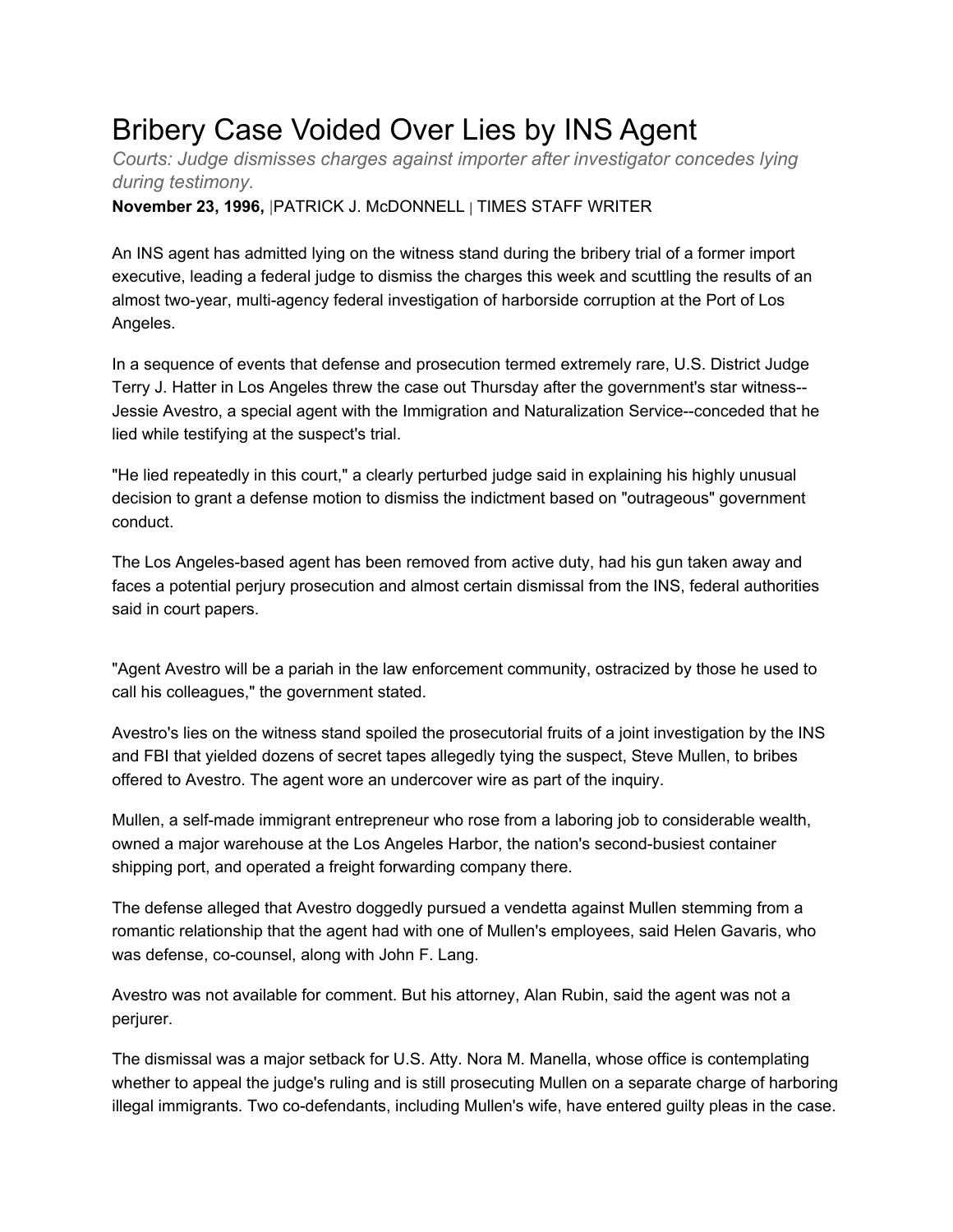"It's a very disappointing result for us," said Richard Drooyan, chief of the criminal division of the U.S. attorney's office in Los Angeles. "We viewed this as a significant case."

But Drooyan defended the government's actions against criticism from Mullen's lawyers that authorities did not pay enough attention to previous allegations of wrongdoing against Avestro. The defense depicted the agent as a vindictive, rogue officer and shakedown artist who entrapped Mullen.

In April 1995, Hatter urged federal prosecutors to look into allegations by Mullen's wife that Avestro aggressively solicited her participation in a smuggling scheme and threatened to shut down the warehouse business.

An internal investigation concluded that there was no wrongdoing by Avestro in that instance, said Drooyan of the U.S. attorney's office. But in dismissing the case, Hatter asserted that the government failed to look into the earlier allegations of possible improprieties by Avestro.

Federal authorities depicted the agent's misbehavior as a singular case, but said the matter will prompt a broad review.

The charges against Mullen began to unravel as Avestro took the stand holding an investigative document that had not previously been provided to the defense or prosecution. Its contents proved to be a smoking gun.

On the witness stand, Avestro testified that the allegations against Mullen only came to his attention when the case was assigned to him by a supervisor in November 1992. In fact, the new document revealed that it was Avestro who, five months earlier, had taken the supposedly anonymous complaint that was the genesis of the wide-ranging investigation of Mullen's business.

After the defense brought in a handwriting analyst, Avestro admitted to federal authorities that he had written the initial complaint sparking the investigation.

While U.S. authorities pledged to take legal action against Avestro, lawyers say an unsuccessful government argument that the agent's lies did not undermine the bribery case may provide the officer with insulation against a perjury prosecution. In perjury cases, prosecutors must show that the misstatements were "material" to the case.

Mullen declined to comment directly, but through his attorney, Lang, he described the case as a nightmare that had put his business into bankruptcy and practically destroyed his life, contributing to divorce proceedings.

Earlier in the case, Lang noted, Mullen withdrew a guilty plea that would have sent him to prison for five months and decided to take his chances with a jury trial.